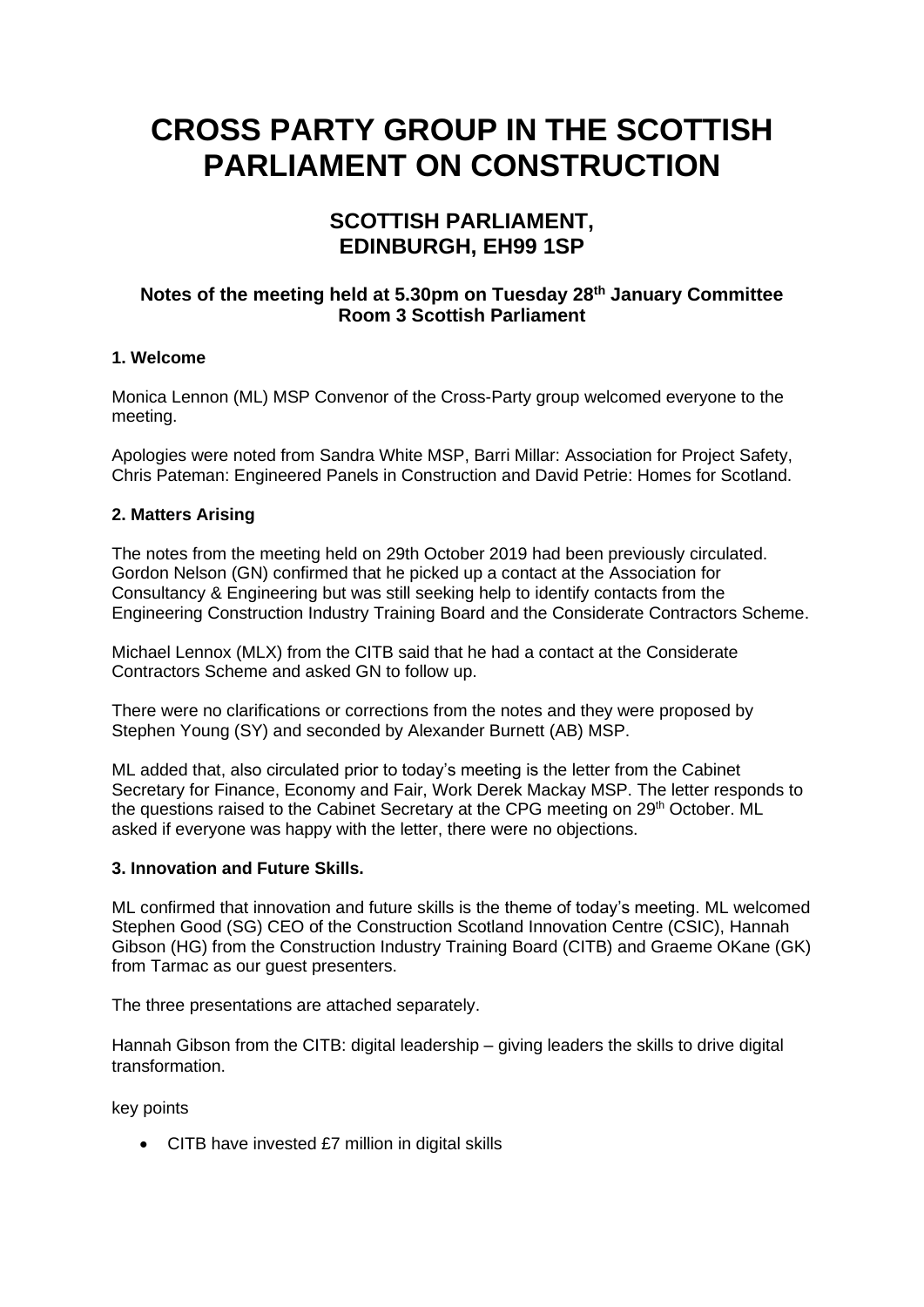- Managers and employees in the construction industry don't need to know too much about digital skills to reap their benefits
- Leaders need to have digital awareness and knowledge in order to drive digital transformation.

Stephen Good from the CSIC: the role of innovation in uncovering solutions to some of the industry's pressing challenges around climate change and value-based procurement.

Key points:

- Innovation is change that unlocks new value.
- The construction industry is the second least 'digitised' industry- there's a huge opportunity to learn from other industries.
- The construction industry will be a major part of the solution to addressing and reducing Scotland's and the UK's carbon emissions.

Graeme OKane from Tarmac: An example of the ways we can reduce our carbon footprint, through innovative material production and better product selection for the roads of Scotland.

Key points:

- Proper material selection and specification is vital to improve the durability of our roads.
- GK noted the benefits of using warm mix asphalt.
- Tarmac's project to use old tyres in building roads. In this project there are about 750 tyres in a kilometre of road.

ML thanked the three speakers and asked if the CSIC were able to support the Tarmac product innovation programme. SY and Grahame Barn (GB) asked about the barriers preventing the adoption of warm mix asphalt. Perceived cost and procurement being noted as reasons by GK and SG.

Graham Simpson (GS) MSP asked about the view of SEPA regarding the use of tyres in making roads.

Stuart Tennant (ST) noted that a report examining the construction industry is typically produced every 30 months and that the supply chain behaves the way it does because of the pressures and structures in place. Thin margins and a lack of trust within the construction industry, behaviours (client and contractors across the supply chain), poor payment terms and the issue that no-one is auditing them, being key issues raised by various attendees.

Pamela Wilson (PW) and Fiona Hodgson (FH) noted that the introduction of reverse charge VAT is a threat to the cashflow and the viability of SME firms.

The industry's image problem doesn't seem to be putting off candidates from applying for roles (mainly apprenticeships) in the industry. Elaine Ellis (EE) noting that the demand for jobs in the industry exceeds the supply of jobs: more visible vacancies are needed.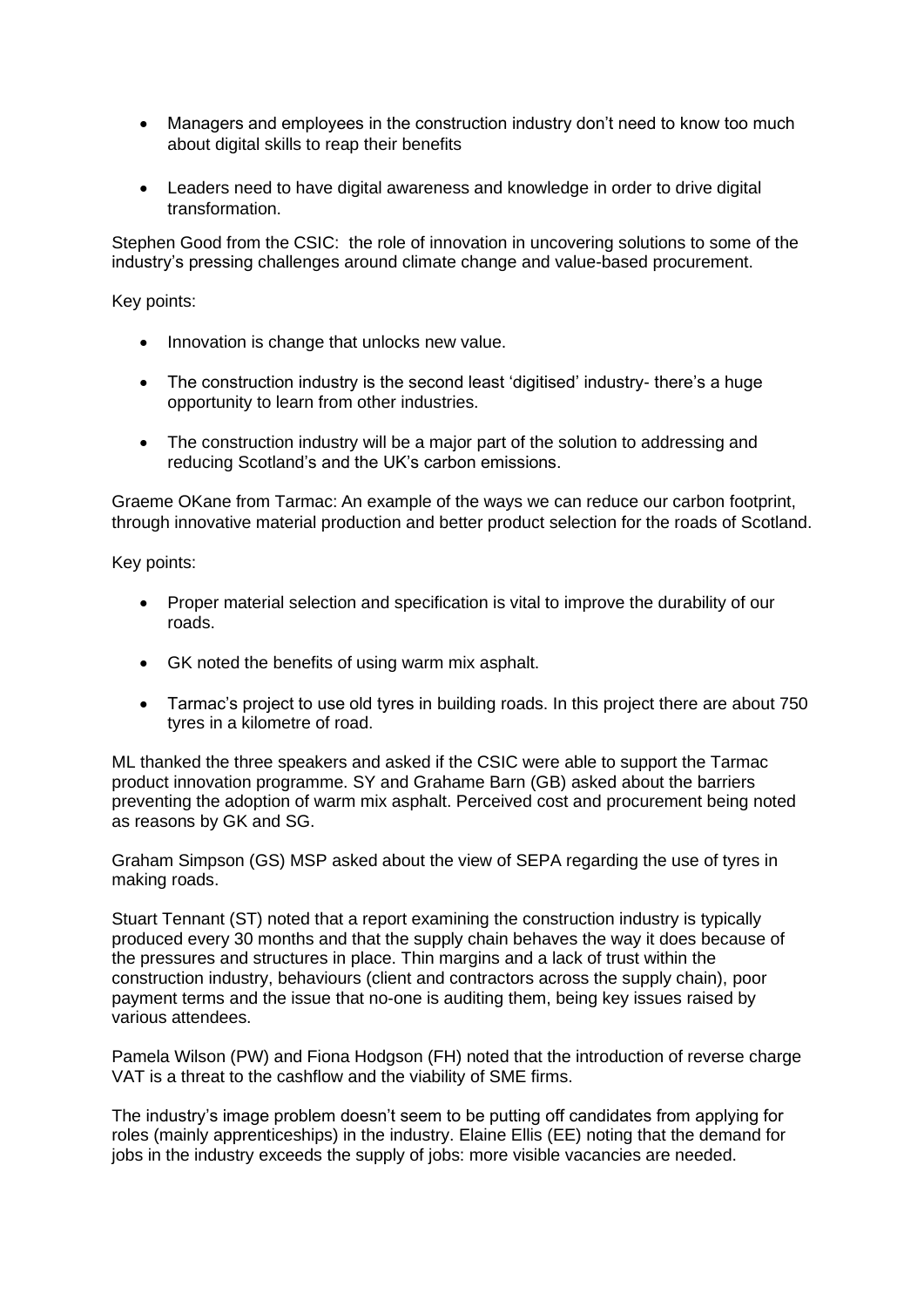There were other comments and questions about how the CSIC and CITB could identity the non-adopters of digital technology.

### **5. Any Other Business**

GN noted the presence of four of FMB Scotland's board members and that Sandra White MSP has asked for cladding to be raised at the meeting. Alan Wilson (AW) noted and encouraged everyone to complete the Scottish Government's consultation into retentions which is open until 25<sup>th</sup> March.

Following discussion, it was agreed that the CPG would write with a response to the consultation. AW agreed to draft a letter and forward it to the Secretary.

SY suggested the budget and infrastructure projects as a topic for the next meeting.

#### **6. Date of Next Meeting.**

ML noted that this will be in late April, with precise date to be confirmed.

**MSP Attendees:** Monica Lennon MSP**,** Alexander Burnett MSP**,** Graham Simpson MSP

#### **Non-MSP Attendees**

| <b>Forename</b> | <b>Surname</b>  | <b>Company/Representing</b>                                                         | <b>CPG Members Noted</b> |
|-----------------|-----------------|-------------------------------------------------------------------------------------|--------------------------|
| Asim            | Afzal           | <b>CIOB</b>                                                                         | <b>CPG Member</b>        |
| Bill            | Alexander       | <b>Association of Commercial</b><br>Attorneys (ACA).                                |                          |
| Grahame         | Barn            | <b>Civil Engineering Contractors'</b><br>Association-Scotland                       | <b>CPG Member</b>        |
| Theresa         | <b>Brown</b>    | Young Wilson & Cunningham Ltd<br>-FMB Scotland Board Member                         |                          |
| Paula           | Coopland        | <b>Mineral Products Association</b>                                                 | <b>CPG Member</b>        |
| William         | Crowe           | <b>Institution of Structural Engineers</b><br>(ISE)                                 | <b>CPG Member</b>        |
| Elaine          | <b>Ellis</b>    | <b>Skills Development Scotland</b>                                                  |                          |
| Ryan            | Fair            | George Fair Joiners &<br><b>Contractors Itd-FMB Scotland</b><br><b>Board Member</b> |                          |
| Anne            | Galbraith       | <b>Scottish Electrical Charitable</b><br><b>Training Trust (SECTT)</b>              | <b>CPG Member</b>        |
| Hannah          | Gibson          | <b>CITB</b>                                                                         | <b>CPG Member</b>        |
| Robert          | Girvan          | <b>CITB</b>                                                                         | <b>CPG Member</b>        |
| Stephen         | Good            | <b>CSIC</b>                                                                         |                          |
| Cara            | Hilton          | <b>Civil Engineering Contractors'</b><br>Association-Scotland                       | <b>CPG Member</b>        |
| Michael         | Lennox          | <b>CITB</b>                                                                         | <b>CPG Member</b>        |
| John            | <b>McKinney</b> | <b>Scottish Contractors Group</b>                                                   | <b>CPG Member</b>        |
| Gordon          | Nelson          | <b>FMB</b>                                                                          | <b>CPG Member</b>        |
| Graeme          | <b>OKane</b>    | Tarmac                                                                              |                          |
| Alastair        | Raitt           | HM Raitt & Sons and FMB<br><b>Scotland Board Member</b>                             |                          |
| Lindsay         | Sinclair        | <b>FMB</b>                                                                          | <b>CPG Member</b>        |